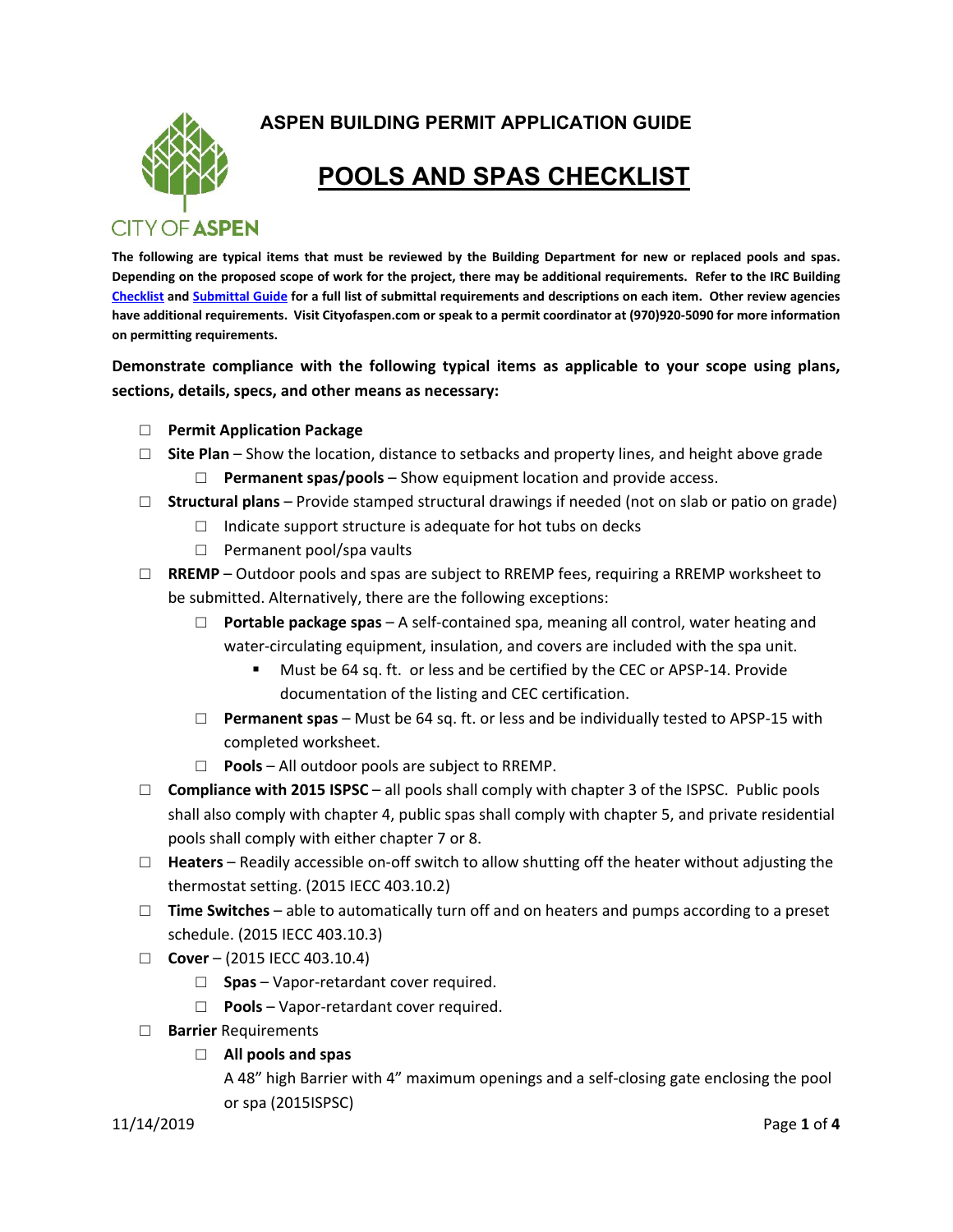Exception is a safety cover listed to ASTM F‐1346

- □ **Guard** Protect against falling from edge of pool/spa if greater than 30" above surrounding grade:
	- □ **Pool/spa edge width less than 18":** provide 18" high guard.
	- □ **Pool/spa edge width 18" or greater** (creating a walking surface): provide 42" high guard (36" for IRC buildings)
- □ **Electrical Requirements From the 2017 NEC**
	- □ **680.1 Scope.** The provisions of this article apply to the construction and installation of electrical wiring for, and equipment in or adjacent to, all swimming, wading, therapeutic, and decorative pools; fountains; hot tubs; spas; and hydromassage bathtubs, whether permanently installed or storable, and to metallic auxiliary equipment, such as pumps, filters, and similar equipment. The term body of water used throughout Part I applies to all bodies of water covered in this scope unless otherwise amended.
	- □ **680.40 General.** Electrical installation at spas and hot tubs shall comply with the provisions of part I and part IV of this article.
	- □ **680.41 Emergency Switch for Spas and Hot Tubs**. A clearly labeled emergency shutoff or control switch for the purpose of stopping the motor(s) that provides power to the recirculation system and jet system shall be installed at a point readily accessible to the users and not less than 1.5m (5ft) away, adjacent to, and within sight of the spa or hot tub. This requirement shall not apply to one‐family dwellings.
	- □ **680.42 Outdoor Installations.**  A spa or hot tub installed outdoors shall comply with the provisions of Parts I and II of this article, except as permitted in 680.42(A) and (B), that would otherwise apply to pools installed outdoors.
		- **(B) Bonding.** Bonding by metal‐to‐metal mounting on a common frame or base shall be permitted. The metal bands or hoops used to secure wooden staves shall not be required to be bonded as required in 680.26. Equipotential bonding of perimeter surfaces in accordance with 680.26(B)(2) shall not be required to be provided for spas and hot tubs where all of the following conditions apply:
			- (1) The spa or hot tub shall be listed, labeled, and identified as a self‐ contained spa for above ground use.
			- (2) The spa or hot tub shall not be identified as suitable only for indoor use.
			- (3) The installation shall be in accordance with the manufacturer's instructions and shall be located on or above grade.
			- (4) The top rim of the spa or hot tub shall be at least 710 mm (28 in.) above all perimeter surfaces that are within 760 mm (30 in.), measured horizontally from the spa or hot tub. The height of nonconductive external steps for entry to or exit from the self‐contained spa shall not be used to reduce or increase this rim height measurement.
	- □ **680.22 lighting, Receptacles, and Equipment**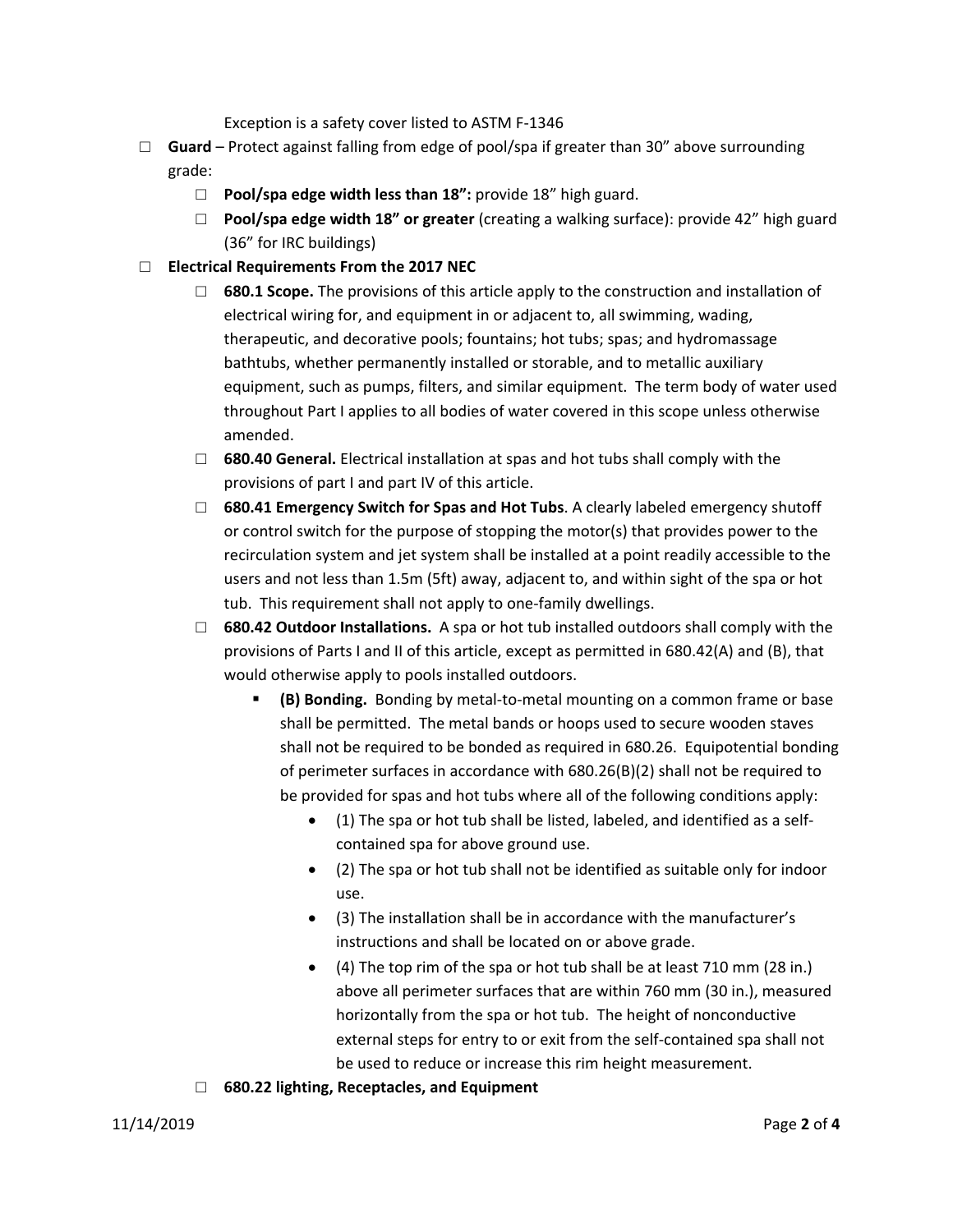- **(A) Receptacles.**
	- **(1) Required Receptacle, Location.** Where a permanently installed pool is installed, no fewer than one 125‐volt, 15‐ or 20‐ampere receptacle on a general-purpose branch circuit shall be located not less than 1.83 m (6 ft) from, and not more than 6.0 m (20 ft) from, the inside wall of the pool. This receptacle shall be located not more than 2.0 m (6ft 6 in.) above the floor, platform, or grade level serving the pool.
- **(B) Luminaires, Lighting Outlets, and Ceiling‐Suspended (Paddle) Fans.**
	- **(3) Existing Installations.** Existing luminaires and lighting outlets located less than 1.5 m (5ft) measured horizontally from the inside walls of a pool shall be not less than 1.5 m (5ft) above the surface of the maximum water level, shall be rigidly attached to the existing structure, and shall be protected by a ground‐fault circuit interrupter.
- **(C) Switching Devices.** Switching devices shall be located at least 1.5 m (5ft) horizontally from the inside walls of a pool unless separated from the pool by a solid fence, wall, or other permanent barrier. Alternatively, a switch that is listed as being acceptable for use within 1.5 m (5ft) shall be permitted.
- **(D) Other Outlets.** Other outlets shall be not less than 3.0 m (10ft) from the inside walls of the pool. Measurements shall be determined in accordance with 680.22(a)(5).
- □ **680.**27 **Specialized Pool Equipment.**
	- **(C) Deck Area Heating.** The provisions of this section shall apply to all pool deck areas, including a covered pool, where electrically operated comfort heating units are installed within 6.0 m (20 ft) of the inside wall of the pool.
	- **(3) Radiant Heating Cables Not Permitted.** Radiant heating cables embedded in or below the deck shall not be permitted.
- □ **Locational Requirements from the City of Aspen Land Use Code (section 26.575.020.E.5.m):**
	- $\Box$  **m**) Hot tubs, spas, pools, water features, and permanently affixed outdoor grills, furniture, seating areas, and similar permanent structures shall have the following requirements:
	- a) Prohibited between any lot line adjacent to a street and any structure; and
	- b) Shall be located at least double the minimum setback for a primary structure from any lot line adjacent to a street; and
	- c) If visible from the street, these features shall be screened in accordance with Section 26.575.050, *Fences*; and
	- d) If located within a setback not adjacent to a street, these features shall not exceed thirty (30) inches above or below finished grade. These features may be up to thirty (30) inches above and below finished grade simultaneously. Improvements may exceed thirty (30) inches below grade if necessary for the structural integrity of the improvement.